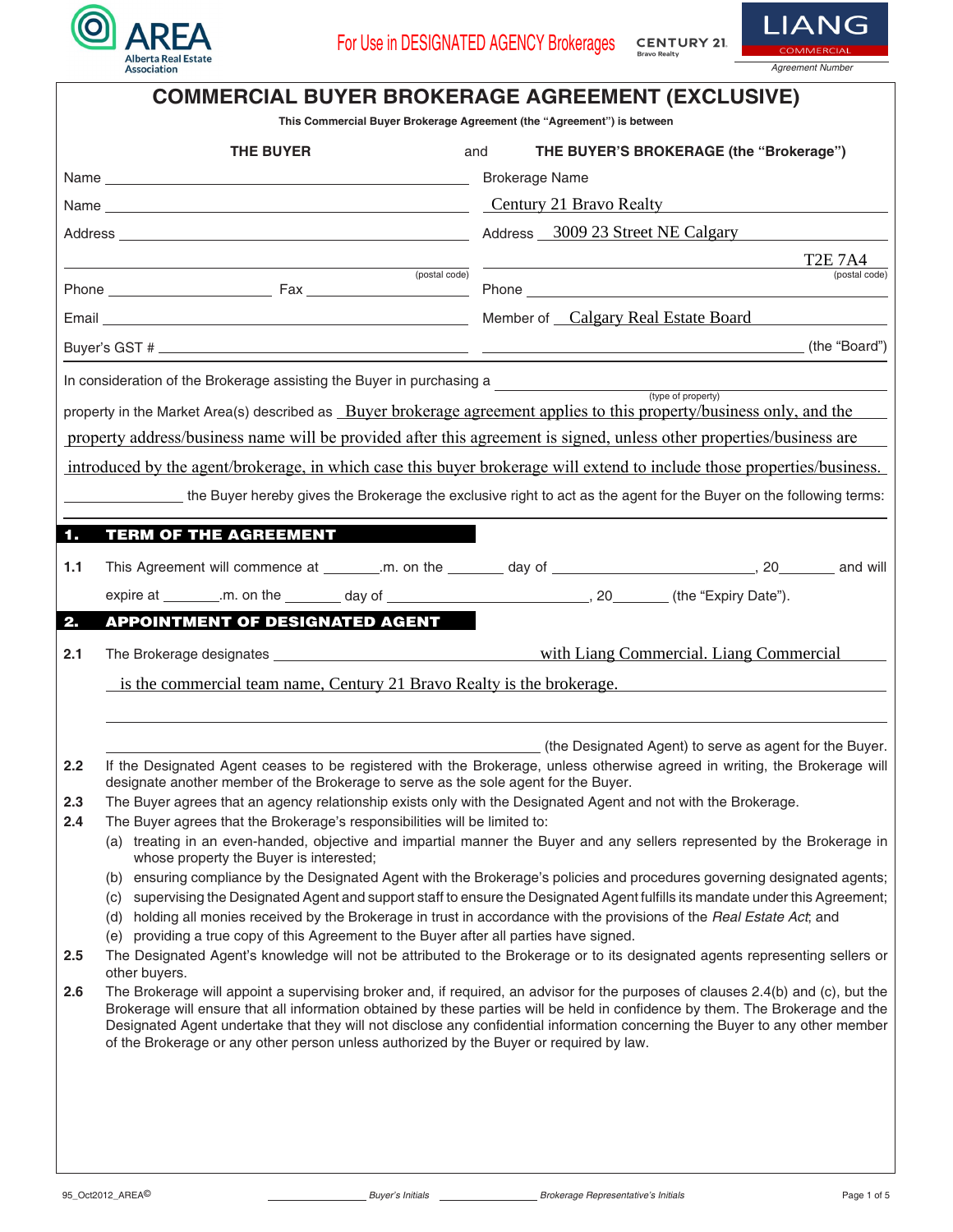

Commercial Buyer Brokerage Agreement (Exclusive) Magnetic Commercial Buyer Brokerage Agreement Number

### 3. DESIGNATED AGENT'S MANDATE

#### **3.1 Obligations**

The Designated Agent will:

- (a) use reasonable efforts to seek out and advise the Buyer of properties available for sale in the Market Area(s) that may meet the Buyer's material requirements;
- (b) subject to Section 11, act only as the Buyer's agent and fulfill the duties of loyalty, confidentiality and full disclosure of all relevant facts affecting the transaction known to the Designated Agent. This includes disclosing all conflicts of interest that may arise between the Buyer's interests and those of the Brokerage, the Designated Agent or sellers; TRO **EXECT TO THE COMINITY DURICATED AND COMINITY DIVER AND COMINET ASSOCIATION**<br>
DESIGNATED ASSOCIATION<br>
(a) suspensive through a common stay shows the summer of columns<br>
(a) the Designated Agent will:<br>
(b) subject to Se
- (c) use reasonable efforts to discover relevant facts pertaining to any property on which the Buyer is considering making an offer;
- (d) assist the Buyer in preparing an offer to purchase and negotiating favourable terms and conditions with a seller, resulting in a legally binding purchase contract;
- (e) present in a timely manner all offers to and counter-offers from a seller, and present offers even when a property is already the subject of a purchase contract;
- (f) comply with the provisions of the Real Estate Act and its Regulations, and the Rules and Bylaws of the Real Estate Council of Alberta.

#### **3.2 Other Services**

 The Buyer requests, and the Brokerage agrees to provide at the Buyer's expense, where applicable, the following additional services:

- (a) to advertise for suitable properties;  $\Box$  Yes  $\Box$  No
- (b) to assist the Buyer in arranging for inspections of a property;  $\blacksquare$  Yes  $\blacksquare$  No
- (c) to assist the Buyer in arranging for appraisals of a property;  $\Box$  Yes  $\Box$  No

| $\frac{1}{1}$ | $\Box N$ |
|---------------|----------|
| Yes           | $\Box N$ |
|               |          |

plus GST (the "Fee").

(d) the services listed below:

### 4. BROKERAGE'S REMUNERATION

**4.1** The Buyer will remunerate the Brokerage as follows: No Charge. Commission will be paid by seller to the designated agent/team.

- **4.2** (a) As security for payment of the Fee when this Agreement is signed, the Buyer will deposit with the Brokerage, to be held in trust, the sum of  $\$$   $\begin{array}{c} 0 \end{array}$  (the "Fee Deposit").
	- (b) The Brokerage is authorized to apply the Fee Deposit toward the Fee.
	- (c) The Fee Deposit shall be refunded to the Buyer not later than 90 days after the Expiry Date if the Fee is not earned according to clause 4.3. If the Buyer has signed an agreement with a new brokerage as per clause 4.4, the Fee Deposit shall be refunded forthwith to the Buyer.

#### **4.3** The Brokerage will be entitled to receive the Fee and the Buyer will be obligated to pay it, if:

- (a) during the term of this Agreement the Buyer enters into a contract for the Purchase of a property of the type described and in the Market Area(s) specified in this Agreement, the obligations of the parties are (have become) unconditional, and at the closing date the seller is willing and able to complete the transaction; or
- (b) within 90 days after this Agreement has ended, the Buyer enters into a contract for the Purchase of a property of the type described and in the Market Area(s) specified in this Agreement, and during the term of this Agreement the property was introduced to the Buyer by the Brokerage or through the efforts of the Brokerage.
- **4.4** Clause 4.3(b) will not apply if after this Agreement has ended the Buyer has signed an agreement with a new brokerage and the Buyer is obligated to pay a fee to the new brokerage as a result of the Purchase of a property specified in this Agreement.
- **4.5** The Fee earned by the Brokerage less any Fee Deposit shall be payable upon completion of the transaction. In the event the Buyer refuses to complete the transaction, the Fee less any Fee Deposit is due and payable within seven (7) days of demand by the Brokerage.
- **4.6** The Brokerage agrees not to accept any other remuneration, whatever its form (including a finder's fee, referral fee or gift) and from whatever source (including the seller, another brokerage or a contractor), directly or indirectly related to its agency under this Agreement unless, before accepting such remuneration, the Brokerage has fully disclosed in writing to the Buyer all relevant facts relating to the offer of remuneration, including the maximum amount to be received, and obtained the Buyer's written consent to the Brokerage receiving such remuneration.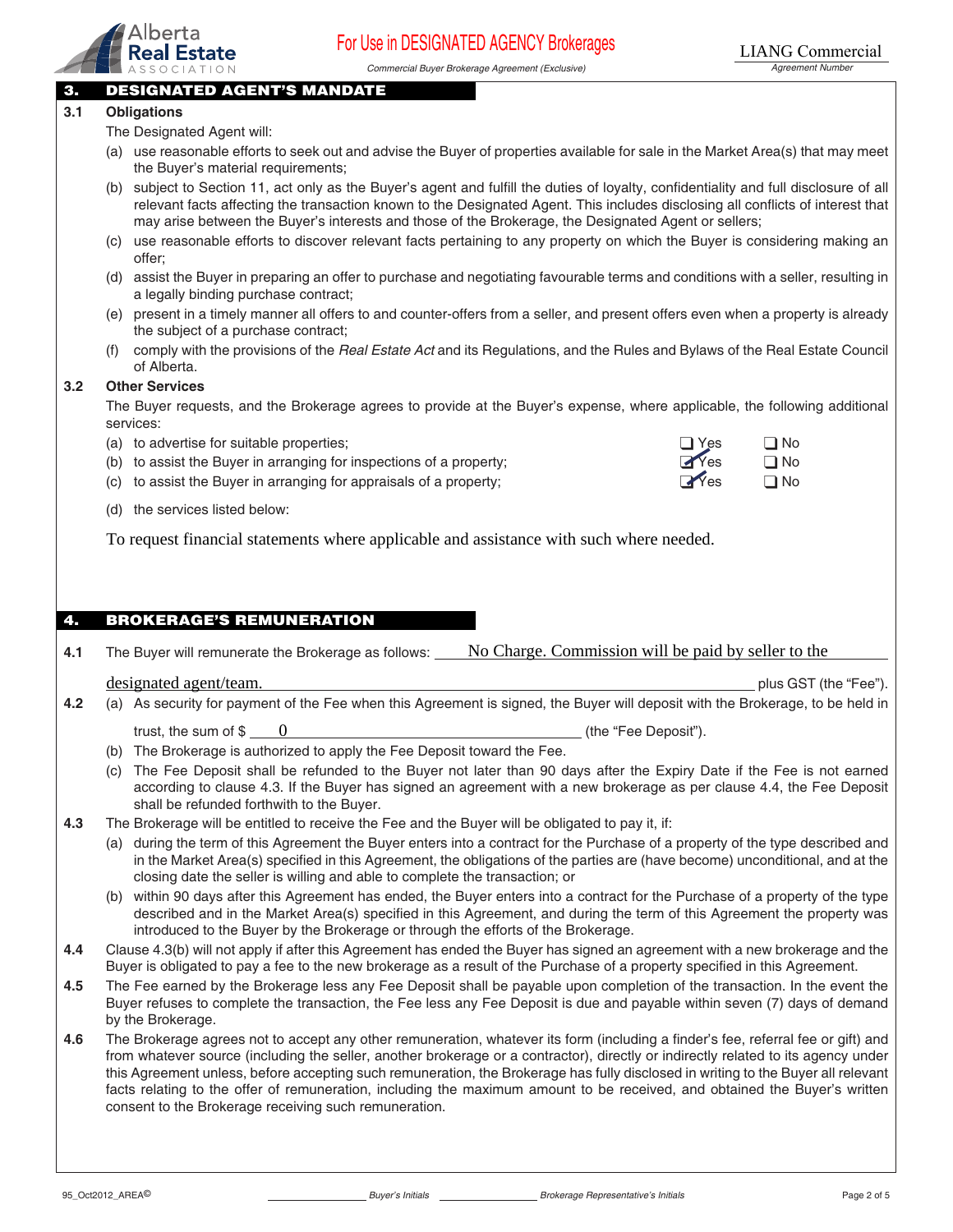

Commercial Buyer Brokerage Agreement (Exclusive) Agreement Number

#### 5. DUTIES OF THE BUYER

- **5.1** The Buyer agrees to provide the Designated Agent with sufficient personal and financial information to enable the Designated Agent to determine the Buyer's ability to purchase a property as specified in this Agreement. **5.2** The Buyer will: (a) make reasonable efforts to communicate and cooperate with the Designated Agent in a timely manner; (b) provide the Designated Agent with all information necessary to identify properties in the Market Area(s) in which the Buyer may be interested; and, (c) immediately advise the Designated Agent of any material change in information provided to the Designated Agent.
- **5.3** The Buyer will immediately advise the Designated Agent:
	- (a) during the term of the Agreement, of all inquiries and offers to sell received by the Buyer from interested sellers or their representatives and will deliver all such offers to the Designated Agent;
	- (b) during the Hold-Over Period, of all inquiries, offers to sell or counter-offers received by the Buyer from a seller or the seller's representative introduced to the Buyer during the term of the Agreement.

#### 6. BUYER'S WARRANTY

- 6.1 The Buyer warrants that the Buyer:
	- (a) is not currently represented by any other brokerage and will not enter into another Buyer Brokerage Agreement with another brokerage during the term of this Agreement with respect to the same Market Area(s); and,
	- (b) has disclosed to the Designated Agent all of the material requirements that the Buyer is seeking in a property.
	- (c) prior to completion, is NOT an "ineligible person" or a "foreign controlled corporation" and is eligible to purchase "controlled land" as those terms are defined in the Foreign Ownership of Land Regulations.

#### 7. BUYER'S CONFIDENTIAL INFORMATION WILL BE PROTECTED

**7.1** The Brokerage and the Designated Agent undertake that they will not use confidential information received from the Buyer, or obtained as a result of providing services under this Agreement, for their own gain or the gain of employees or to the prejudice of the Buyer's interests.

#### 8. USE AND DISTRIBUTION OF BUYER'S INFORMATION

- **8.1** The Buyer consents to the collection, use and disclosure of personal information by the Brokerage and the Designated Agent for purposes of this Agreement and such other use as is consistent with the purchase or prospective purchase of a property.
- **8.2** The Buyer agrees that information regarding any property purchased by the Buyer through the Brokerage may be retained and disclosed by the Brokerage, the Designated Agent and the Board for reporting, appraisal and statistical purposes.

#### 9. ADDITIONAL TERMS

- **9.1** The Buyer agrees that:
	- (a) the brokerage is being retained as a real estate brokerage, not as a lawyer, tax advisor, lender, appraiser, surveyor, structural engineer, property inspector, or other professional service provider;
	- (b) subject to clause 11, the Designated Agent may represent sellers and other buyers;
	- (c) the Designated Agent cannot disclose to the Buyer confidential information obtained through any other agency relationships to which the Designated Agent is or has been a party;
	- (d) the Designated Agent will not be obligated to seek additional properties of interest to the Buyer once the Buyer is a party to an unconditional purchase contract;
	- (e) if a property purchased is owned by a limited company, a purchase of shares representing a controlling interest in the limited company will constitute a purchase for the purposes of this Agreement; and,
- **9.2** This Agreement:
	- (a) will constitute the entire agreement between the Buyer, the Designated Agent and Brokerage and there are no representations, warranties, collateral agreements or conditions which affect this Agreement other than as expressed herein.
	- (b) will be governed by the laws of the Province of Alberta and the Buyer, the Designated Agent and the Brokerage will submit to the jurisdiction of the Courts of the Province of Alberta for the resolution of any disputes that may arise out of this Agreement.
- **9.3** No amendment to the terms of this Agreement shall be effective unless it is in writing and signed by the Buyer, the Designated Agent and the Brokerage.
- **9.4**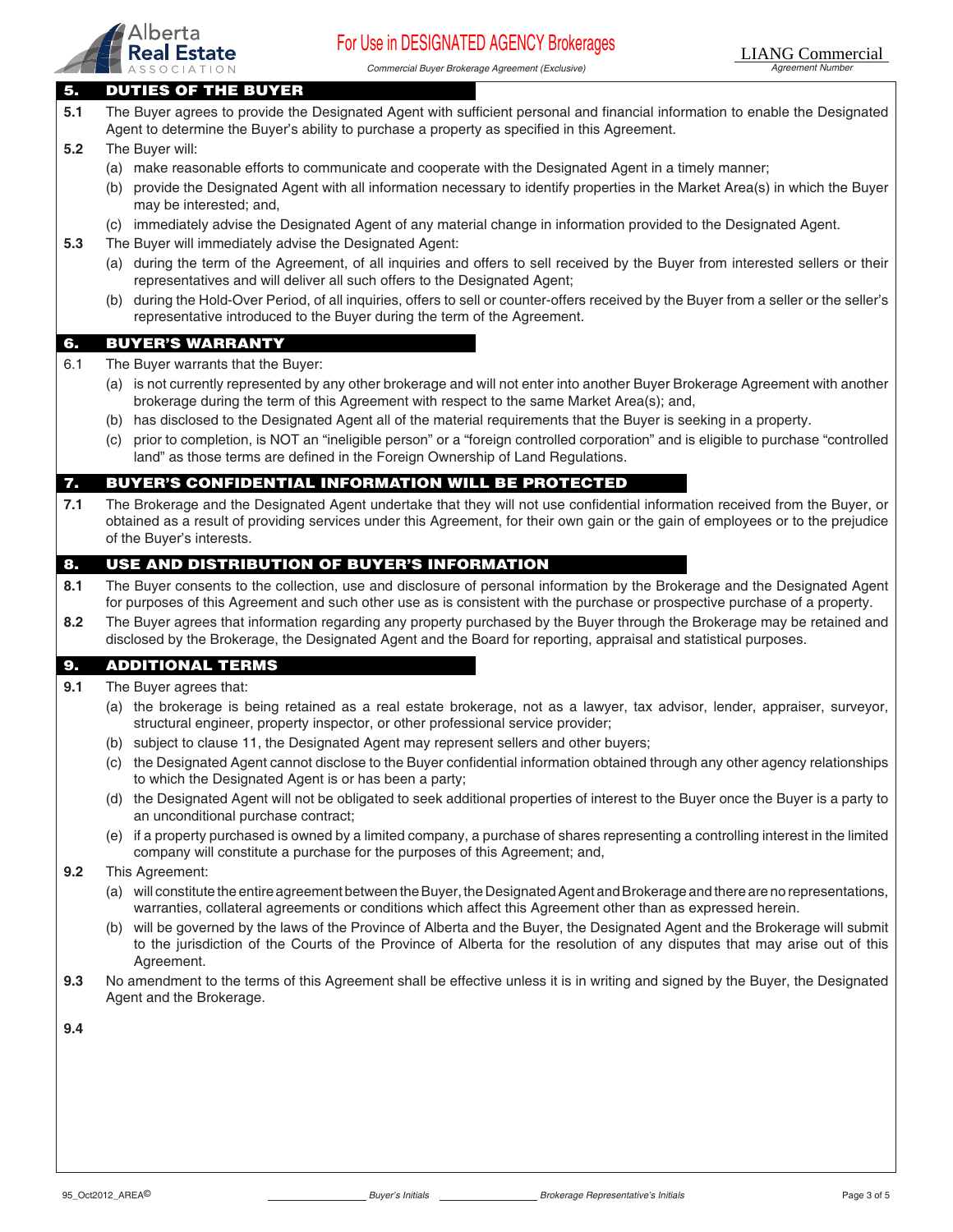

Commercial Buyer Brokerage Agreement (Exclusive) Magnetic Commercial Buyer Brokerage Agreement Number

#### 10. ENDING THIS AGREEMENT

- **10.1** Without prejudice to the acquired rights of the Buyer or the Brokerage, this Agreement will end upon:
	- (a) a completed purchase of a property;
	- (b) the expiration of the term of the Agreement as specified in clause 1.1 or an earlier date if mutually agreed to by the Buyer and the Brokerage in writing;
	- (c) the suspension or cancellation of the Brokerage's licence to trade in real estate;
	- (d) the Brokerage ceasing to be a member of a real estate board/association;
	- (e) the bankruptcy or insolvency of the Brokerage or if it is in receivership.
- **10.2** Where one party to this Agreement has materially breached this Agreement, the other party may, at its option, end this Agreement by notice in writing to the party in breach.
- **10.3** When this Agreement ends, the Brokerage will immediately:
	- (a) cease efforts to seek out and advise the buyer of properties for sale in the Market Area(s);
		- (b) return documents and other materials, if any, provided by the Buyer.
- **10.4** Ending this Agreement for whatever reason does not relieve the Designated Agent and the Brokerage of their duty of confidentiality to the Buyer and the duty to account for all monies received by the Brokerage.

### 11. AGENCY DISCLOSURE AND TRANSACTION BROKERAGE

- **11.1** The Buyer has entered into an agency relationship with the Designated Agent. The Designated Agent is obligated to protect and promote the interests of the Buyer. Specifically, the Designated Agent owes the Buyer the duties of loyalty, obedience, confidentiality, reasonable care and skill, full disclosure and full accounting.
- **11.2** The Buyer and potential sellers may be represented by different designated agents or different brokerages. Each owes its client the full agency duties listed in 11.1. Designated agents or brokerages representing such sellers will not have an agency relationship with the Buyer.
- **11.3** If the Designated Agent is the agent of a seller in whose property the Buyer is interested, the duties owed to each party are in conflict and would by necessity be limited. Prior to writing the offer the Designated Agent will review with the Buyer all relevant facts and implications of dual representation and then seek the Buyer's written consent to transaction brokerage on the terms specified in the Transaction Brokerage Agreement. The Designated Agent will seek the seller's consent to transaction brokerage prior to presenting the Buyer's offer to the seller.
- **11.4** Should the Brokerage or the Designated Agent decide not to enter into transaction brokerage or should either the Buyer or the seller refuse to consent to transaction brokerage, the Designated Agent will continue to represent the party, be it the Buyer or the seller, with whom it first entered into an exclusive agency relationship and the Brokerage will offer to designate another member of the Brokerage to represent the other party as sole agent or refer the other party to another brokerage.

#### 12. DEFINITIONS

- **12.1** For the purposes of this Agreement:
	- (a) "Purchase" includes any sale, agreement for sale, exchange or trade of property and a lease, offer to lease, or a lease with an option to purchase.
	- (b) "Purchase Price" means the total consideration to be paid by the Buyer either at the closing date or at some future described time.
	- (c) the Purchase is completed when the Purchase Price is paid to the seller or the seller's lawyer and is releasable.

#### 13. BUYER'S ACKNOWLEDGMENT

**13.1** The Buyer, having read and understood this Agreement, acknowledges that this Agreement accurately sets out the terms agreed to by the Buyer and the Brokerage.